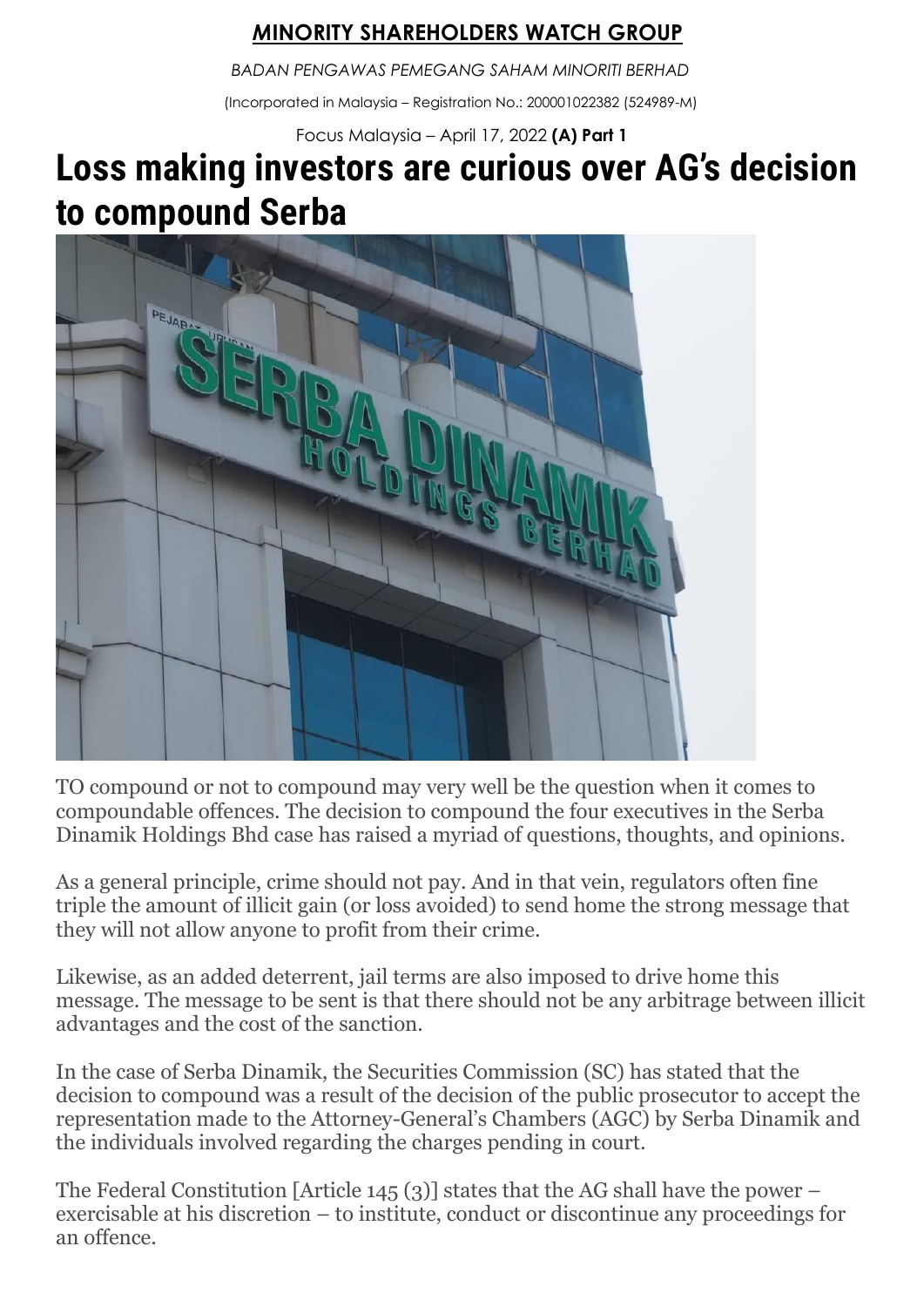## *M***INORITY SHAREHOLDERS WATCH GROUP**

*BADAN PENGAWAS PEMEGANG SAHAM MINORITI BERHAD*

(Incorporated in Malaysia – Registration No.: 200001022382 (524989-M)

Focus Malaysia – April 17, 2022 **(A) Part 2**

Thus, the AG has the sole and unfettered discretion to charge or discontinue the charge against the accused person or company. In the interest of transparency, reasons should be given why a decision is made to compound instead of pursuing the charge.

A compound is conclusive in that it absolves those charged of any further action in relation to the charge. The SC takes instruction from the AGC before prosecuting anyone. And to this extent, the SC may be obliged not to continue with a prosecution.

Here, it also needs to be explained why an earlier decision to proceed with the criminal charges was later substituted with a compound. The reason for this should also be made transparent.

**Dangerous precedent**



*Devanesan Evanson*

In the interest of transparency, the AGC could lift the veil of its absolute discretion and explain the reasons.

The criminal charges that the four executives faced were under Section 369(a)(B) of the Capital Market and Services Act (CMSA) 2007 are read together with Section 368(1)(b)(i) of the same Act. This carries a maximum jail term of 10 years and a maximum fine of RM3 mil if one is convicted of the offence.

The SC, the statutory regulator, imposed the maximum compound permitted. The SC has stated that the RM3 mil is the maximum amount of compound permissible under Section 369(a)(B) of the CMSA.